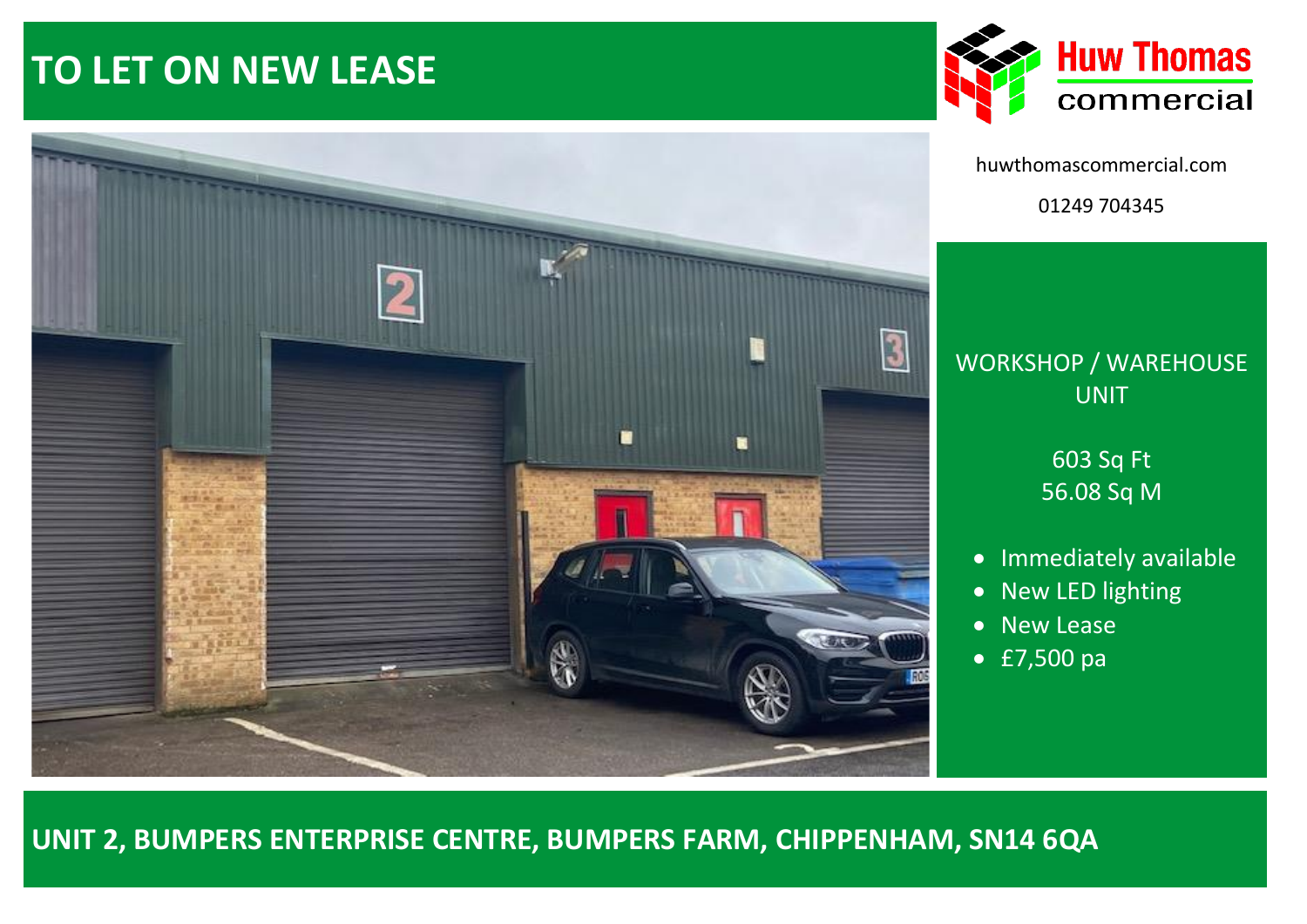#### **LOCATION**

Chippenham is a popular and expanding town situated approximately 4 miles south of Junction 17 of the M4 motorway. The town has a current population in the region of 40,000 people.

The Bumpers Enterprise Centre forms part of the major Bumpers Farm Industrial Estate, just off the A350 Chippenham western bypass. The Centre is located on Vincients Road, directly opposite the link road from Bumpers Way.

#### **DESCRIPTION**

Unit 2 is a mid-terrace industrial/ warehouse unit of steel portal frame construction with block walls and a monopitch insulated roof. The height at the front of the unit is approximately 5m reducing to approximately 3.78m at the rear.

The unit has separate pedestrian and loading access, with the latter being via a steel roller shutter door in the front elevation approximately 3m wide x 3.7m high.

The unit has painted walls and has newly installed LED lighting.



A single toilet is provided in the unit.

#### **ACCOMMODATION**

|              | Sq M  | Sq Ft |
|--------------|-------|-------|
| Ground floor | 56.08 | 603   |

### **CAR PARKING**

There is allocated parking immediately in front of the unit.

#### **TERMS**

The unit is available on a new internal repairing and insuring lease for a term of years to be agreed, but ideally a minimum of 3 years.

The lease will be excluded from the renewal provisions of the Landlord & Tenant Act 1954.

#### **RENT**

£7,500 per annum.

We are informed that the property is not registered for VAT, so no VAT is payable on the rent, unless the unit is used solely for storage purposes.

## **USE**

The property may be used for any light industrial or storage use, with the exception of motor trade uses.

Leisure-related uses such as personal training studio or gym use will not be permitted.

#### **SERVICE CHARGE**

A small annual service charge is payable as a contribution to the cost of estate landscaping and the annual clearance of the gutters on the unit.

#### **BUSINESS RATES**

Units 1 and 2 were previously in single occupation, so had a merged Business Rates assessment. A new assessment has been requested for Unit 2.

Huw Thomas Commercial, Station Hill House, Station Hill, Chippenham, Wiltshire, SN15 1EQ